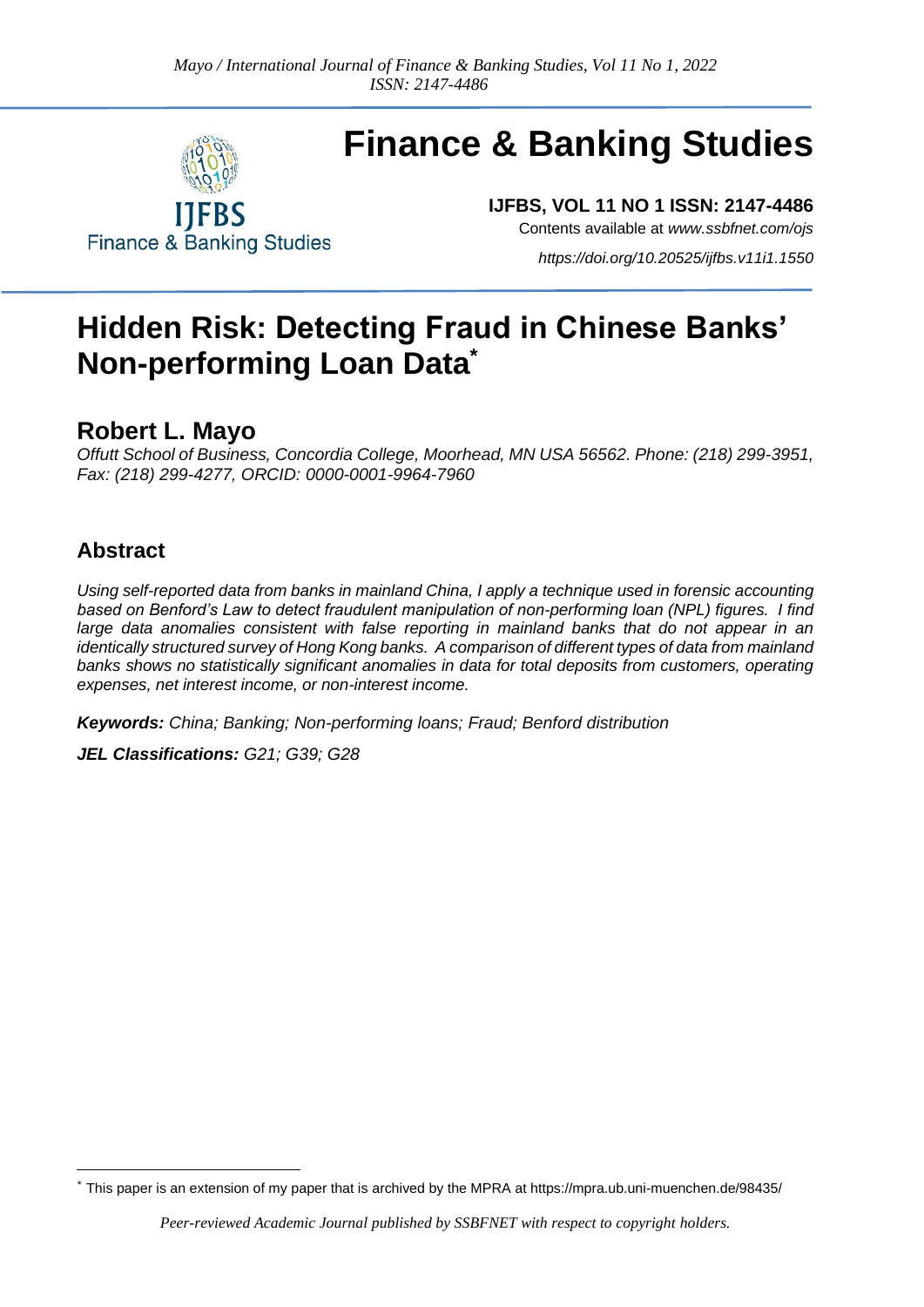#### **Introduction**

A generation ago the Chinese financial system was not a significant factor in the world economy. This is clearly no longer true. As of 2013, the Chinese banking system reported assets of 147 trillion Yuan† or \$23.5 trillion‡ . This compares to assets held by U.S. banks of \$13.8 trillion.§ If there were to be a large scale collapse of the Chinese banking sector, the repercussions would span the globe and have the potential to cause significant economic damage to other nations. The purpose of this paper is to determine if large volumes of undisclosed non-performing loans exist within the Chinese banking system that may pose a threat to the international financial system.

From the founding of the People's Republic in 1949 until 1978 China had only one bank, the People's Bank of China, which was an organ of the state. Starting in the late 1970's the government began a modernization of the banking system which included the creation of a series of special purpose banks. This process resulted in the "big four" special purpose banks being spun off into theoretically independent commercial banks, although still owned by the government. These were Bank of China (a separate entity from the similarly named People's Bank of China which functions as China's central bank), China Construction Bank, Industrial and Commercial Bank of China, and Agricultural Bank of China.

During the late 1980's and 1990's, Chinese banks began a dramatic increase in lending, primarily to various state owned enterprises. These enterprises were commonly not profitable and survived through continually refinancing their debt. Eventually, there were large scale defaults (Lardy, 1999). By the late 1990's, the largest state owned banks were estimated to have non-performing loan ratios of 30% (Huang, 2006). In response, in 1998 the Chinese government provided a capital injection of \$32.5 billion (Okazaki, 2007) which constituted roughly 3% of China's GDP. In addition, four asset management companies were created to purchase non-performing loans at face value. This resulted in an additional \$168 billion in capital for the banks (Turner, Tan and Sadeghian, 2012). This intervention succeeded in stabilizing the Chinese banking system such that as of 2005 the number of commercial banks had increased to 112.

#### **Literature Review**

Starting in the mid-2000's, there have been a series of anecdotal reports of unusual investment activity in China. Massive construction projects have been completed, but appear to sit unused. The New South China Mall is the largest shopping mall ever constructed. Completed in 2005, it spans 7 million square feet of leasable area and has a capacity of 2,000 stores. It includes an 80 foot tall replica of the Arc de Triomphe, a mile long canal (with gondolas), and full sized indoor roller coaster. The mall also has fewer than a dozen tenants, including four small retail shops and a few fast-food restaurants who are reported to be receiving free rent (Donohue, 2008). In Ordos Prefecture, west of Beijing, is the city of Kangbashi. Completed in 2008, Kangbashi was designed for a population of between 300,000 and 1 million at an estimated cost of 1.1 trillion Yuan, (\$161 billion) (Hamlin, 2010). A recent estimate places the population of Kangbashi at below 30,000 (Peston, 2010). Multiple other nearly uninhabited "ghost cities" across China, have been documented (Krambeck, 2010).

The existence of such large projects that cannot plausibly be servicing their construction debt suggests the possibility that China has repeated the financial mistakes of the late 1980's and early 1990's. As majority shareholder, the Chinese government has the ability to direct banks' loans to politically beneficial projects that would not be able to obtain financing on the basis of financial soundness alone. But has this actually occurred? The People's Bank of China Annual Report 2013 states that the non-performing loan ratio (NPL) of major Chinese banks is 1% (People's Bank of China, 2013). This compares to 3.2% in the United States and 7.3% in the Euro area (International Monetary Fund, 2013). There is reason to suspect that the claim of a 1% NPL ratio may not be accurate. Multiple research papers have documented serious discrepancies in economic data reported by the Chinese government (Sinton, 2001), (Holz, 2004), (Mehrotra, 2011). According to a leaked U.S. diplomatic cable, in 2007 then Secretary General of Liaoning Province and current

<sup>†</sup> China Banking Regulatory Commission 2013 Annual Report

 $*$  At exchange rate of 1.00 USD = 6.13 CNY as of November 22, 2014

<sup>§</sup> FRED Economic Data - Federal Reserve Bank of St. Louis as of January, 1 2014

*Peer-reviewed Academic Journal published by SSBFNET with respect to copyright holders.*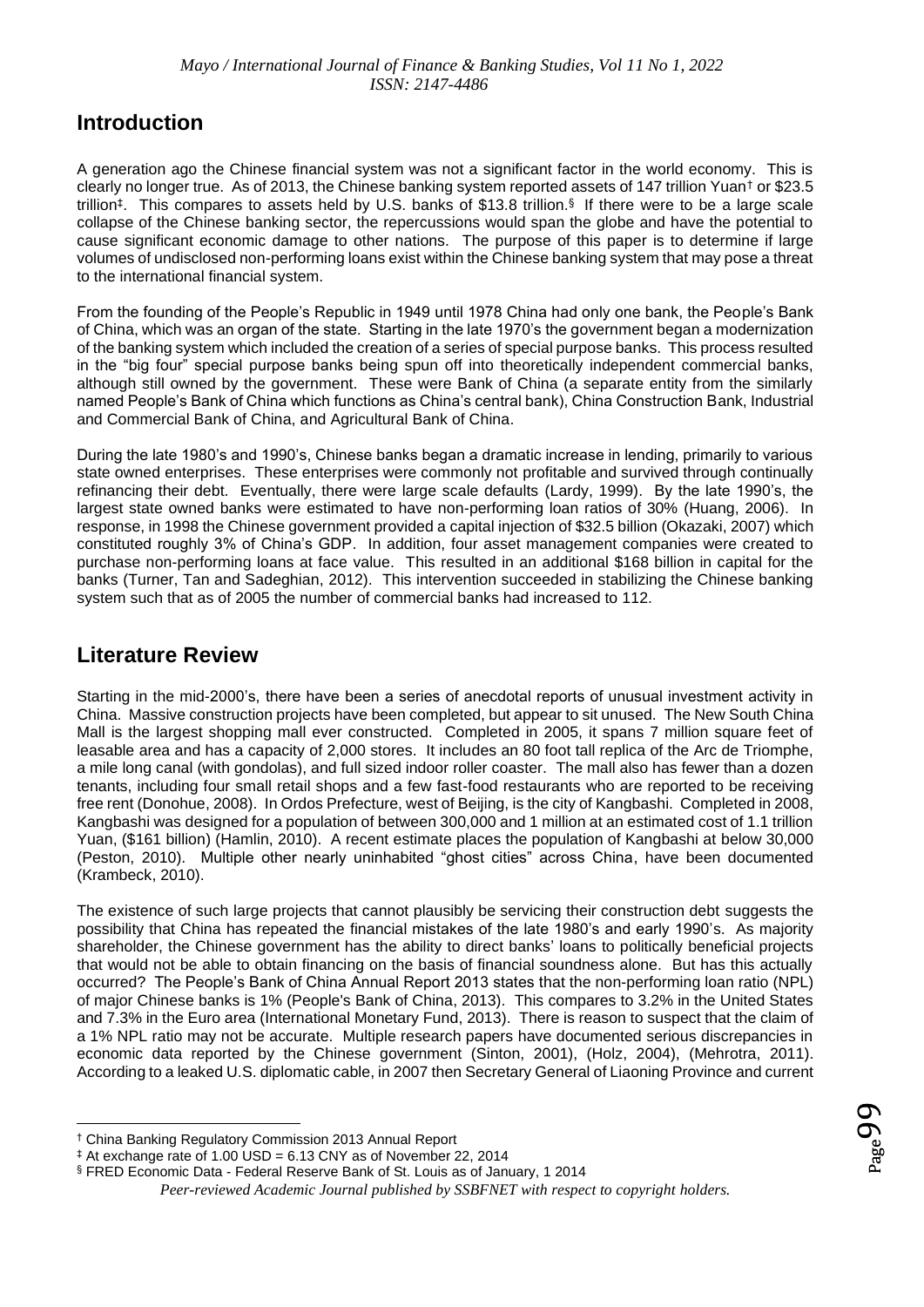Premier of China, Li Keqiang, admitted to U.S. ambassador Clark Randt that Chinese GDP statistics were "man-made" and "for reference only" (Minter, 2014).

#### **Data**

Self-reported financial data from mainland Chinese banks and Hong Kong banks was obtained from the KPMG Mainland China Banking Survey for the years 2003 through 2011 and the KPMG Hong Kong Banking Survey for the years 2006 through 2011.<sup>\*\*</sup> In this paper I use the KPMG reports' definitions of mainland to be the People's Republic excluding Hong Kong and Macao, and Hong Kong to include Macao. KPMG is one of the "big four' international accounting firms, based in the Netherlands. KPMG Advisory (China) Limited describes itself as *"a wholly foreign owned enterprise in China and KPMG Huazhen (Special General Partnership), a special general partnership in China, are member firms of the KPMG network of independent member firms affiliated with KPMG International Cooperative ("KPMG International"), a Swiss entity."*

The banking surveys include data on 197 mainland Chinese banks and 142 Hong Kong banks, although not all banks are represented in each annual survey. Data is reported in local currency units, i.e. Yuan and Hong Kong Dollars respectively. The number of banks included in each report are shown in tables 1 and 2. The Hong Kong banking survey was not issued in 2010.

| Table 1: Number of banks included in each KPMG Banking Survey |  |  |  |
|---------------------------------------------------------------|--|--|--|
|                                                               |  |  |  |

| Year | Mainland | Hong Kong |
|------|----------|-----------|
| 2003 | 18       | ۰         |
| 2004 | 20       | ۰         |
| 2005 | 55       | ۰         |
| 2006 | 66       | 139       |
| 2007 | 112      | 105       |
| 2008 | 121      | 136       |
| 2009 | 135      | 142       |
| 2010 | 111      | ۰         |
| 2011 | 114      | 59        |

#### **Methods**

Six variables were chosen for analysis: Net Interest Income, Noninterest income, Operating expenses, Total assets, Total deposits from customers, and Gross NPLs. Having a survey available for both groups of banks using a common methodology is fortuitous in that it avoids the possible introduction of error due to differing definitions of each variable.

To defect fraudulent data manipulation, I compare the frequency of leading digits in banking data to the distribution predicted by Benford's Law. This is a technique suggested by Hal Varian (Varian 1972) and is currently used in forensic accounting (Nigrini and Mittermaier, 1997). Benford's Law is the observation that data produced by most processes, including most financial data, has a distribution of digits that is not uniform. For example, in a random sample of checking account balances the leading digit will be 1 about 30% of the time and 9 about 5% of the time. The distribution of leading digits predicted by Benford's Law is shown in figure 1.

*Peer-reviewed Academic Journal published by SSBFNET with respect to copyright holders.* Data is available a[t https://sites.google.com/view/bobmayo/research](https://sites.google.com/view/bobmayo/research)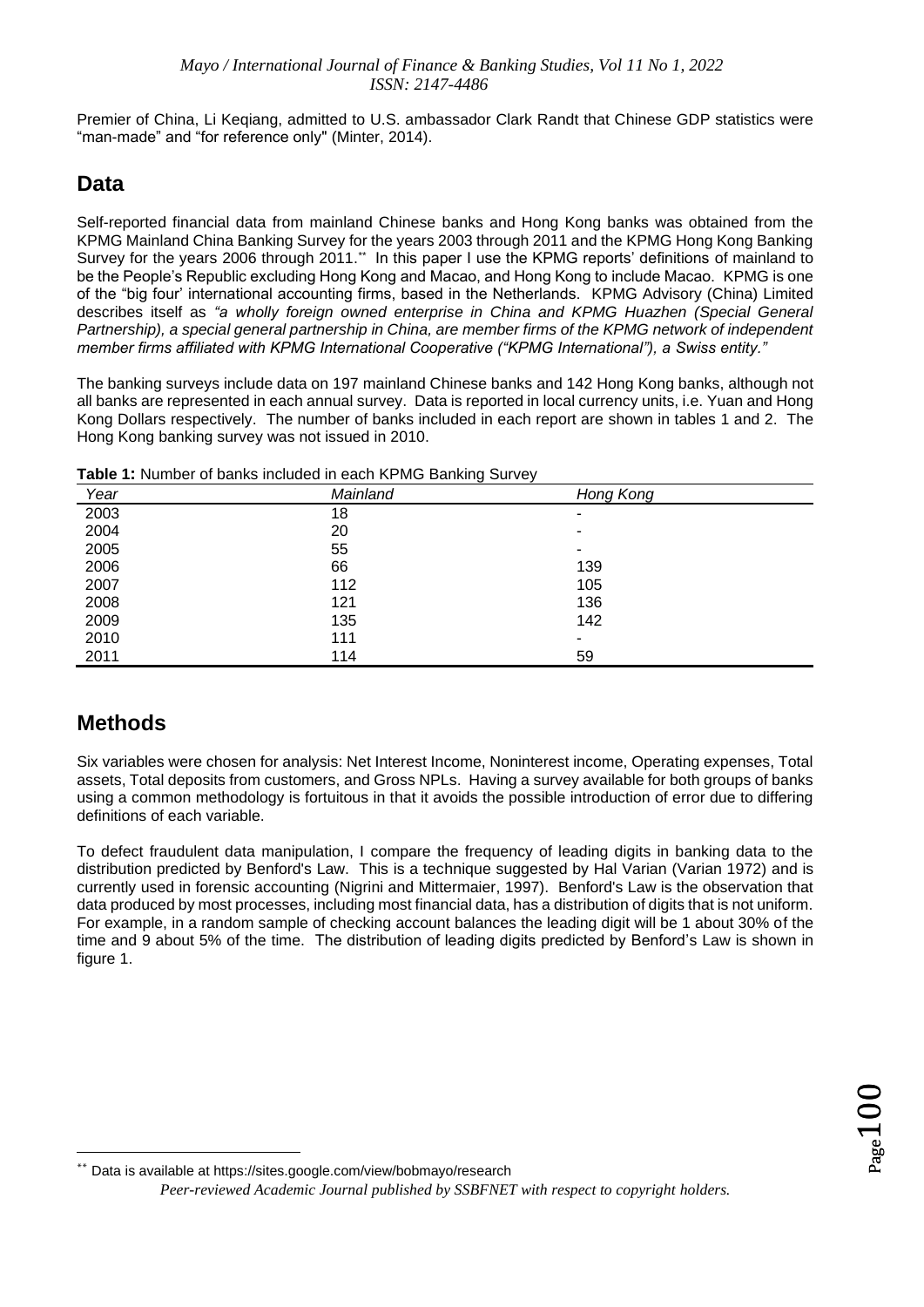

**Figure 1:** Leading digit frequency predicted by Benford's Law

In the late 19<sup>th</sup> century, astronomer Simon Newcomb noticed that the front pages of a book of logarithm tables was more worn than the back pages. The tables in the book were arranged in increasing numerical order so he concluded that lower digits like 1 or 2 were being looked up more frequently than higher digits like 8 or 9. Based on this observation, he published *"Note on the Frequency of Use of the Different Digits in Natural Numbers"* (Newcomb, 1881)*.* The same observation was made half a century later by physicist Frank Benford who published an analysis of 20,000 numbers drawn from sources as varied as atomic weights of elements, surface areas of rivers, and figures appearing in Reader's Digest finding that they all conformed to a particular distribution (Benford, 1938). The probability of a digit d  $\in \{1,..9\}$  being the leading digit in a group of numbers conforming to Benford's Law is

$$
P(d) = \log_{10}\left(1 + \frac{1}{d}\right) \tag{1}
$$

The use of Benford's Law as a tool for detecting fraud in forensic accounting is well established. In 1988, Charles Carslaw used deviations from the Benford distribution to detect anomalies in deposits by firms in New Zealand (Carslaw, 1998). One year later Jacob Thomas successfully applied the same technique to data on U.S. firms (Thomas, 1989). A standardized process for using Benford's Law in accounting fraud investigations was published by Mark Nigrini and Linda Mittermaeir (Nigrini and Mittermaier, 1997). The applicability of a Benford based analysis to public sector data was tested by Rauch, Göttsche, Brähler, and Engel in a study of fiscal data provided by the Greek government to the European Union. After the fraudulent nature of their fiscal reports was discovered in the wake of the Greek economic collapse, their data was observed to depart significantly from a Benford distribution (Rauch, et al., 2011).

The proof of the mechanism underlying Benford's Law was published by Theordore Hill (Hill, 1995) and provides insight on what types of data should follow a Benford distribution. Hill showed that when numbers are drawn randomly from multiple randomly selected distributions and are combined through common mathematical operations, the resulting distribution will approach the Benford's Law distribution as the sample size goes to infinity. Since most financial data is produced by combining numbers from different sources through common mathematical operations, the resulting data can be expected to display a Benford distribution.

Understanding the mechanism of the Benford distribution provides guidance on what types of financial data should not be expected to conform, as well as those that should. Numbers that have no interval meaning, such as phone numbers or zip codes, typically will not conform to a Benford distribution. In addition, data that is constrained by imposed maximums or minimums will not conform. Examples of this type of data are the heights of adults measured in feet, where numbers below 3 will be rare and 9 will not occur. Also, financial records that exclude transactions over \$50 would under represent digits 6 through 9. In general, numbers that are assigned in part through the application of human judgment will deviate from a Benford distribution. Such a deviation can therefore only be interpreted as indicative of fraud within the context of the claimed data generating process.

*Peer-reviewed Academic Journal published by SSBFNET with respect to copyright holders.*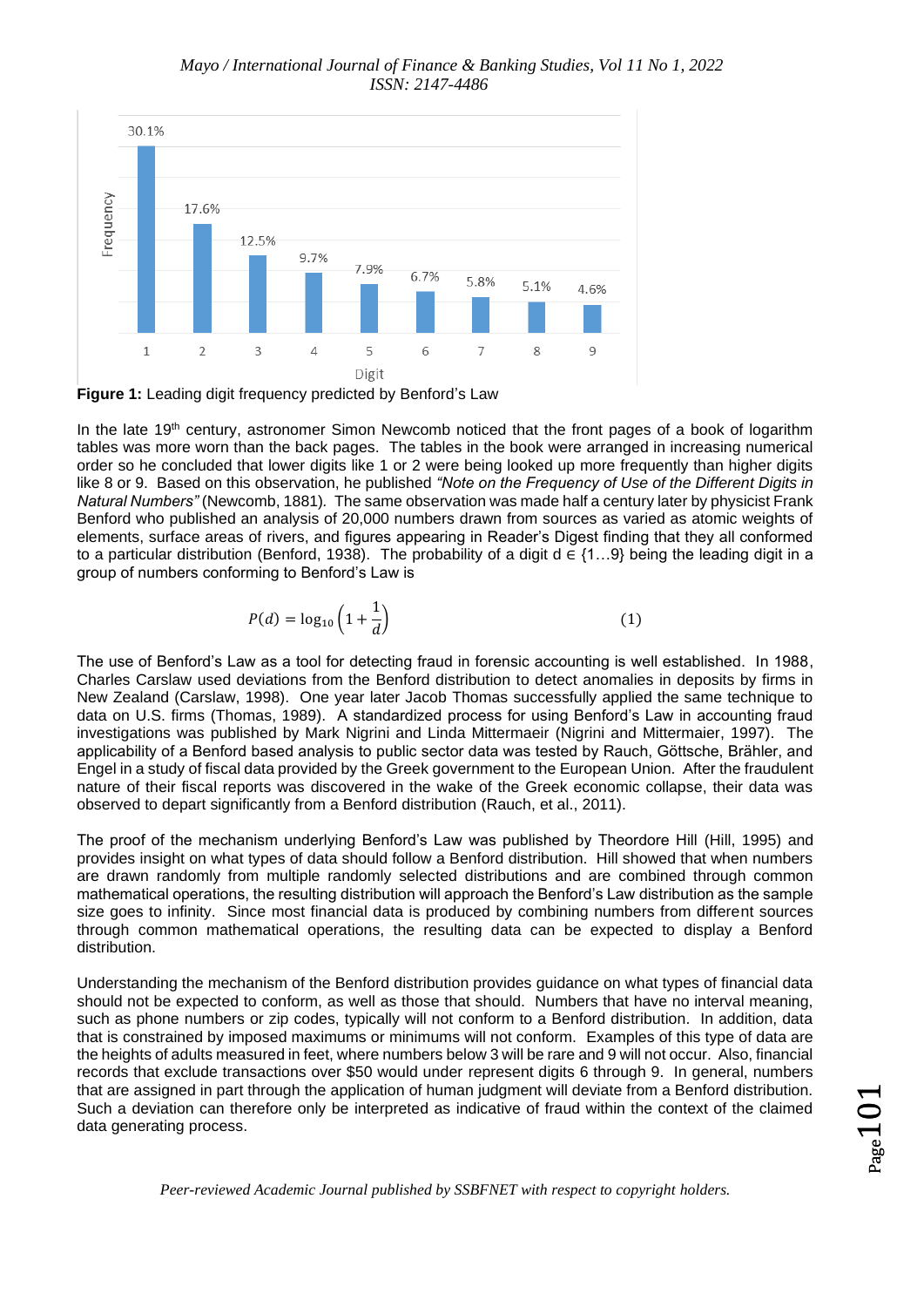#### *Mayo / International Journal of Finance & Banking Studies, Vol 11 No 1, 2022 ISSN: 2147-4486*

Even if substantial fraudulent manipulation of a data set has occurred, there may not be a resultant deviation from Benford depending on the specific type of alteration. For example, if a fraction of transactions are deleted at random to reduce a total then the remaining transactions will not have an altered digit frequency. If the fraudulent entries are large in amount but few in number they will not introduce a distributional deviation proportional to their economic impact. Also, very small data sets or ones that do not span several orders of magnitude are not appropriate for a Benford based analysis (Singleton, 2011).

If a data set is judged an appropriate subject for a Benford based analysis, a statistical test must be selected. There are three main options: a z-test applied to each digit individually, a chi-square test applied to digits collectively, and a Bayesian approach. All three are described in detail by Durtsch, Hillison, and Pacini (Durtsch, Hillison and Pacini, 2004). Based on their assessment of relative merits, here I use a chi-square test because it has a lower false positive rate than a digit by digit analysis and requires less data than the Bayesian technique.

I analyze four groups of data in sequence. First, to determine if there is a deviation overall in the mainland NPL data, I create a sample consisting of the reported NPL volume for every mainland bank across all years in the KPMG mainland China surveys (2003 through 2011). I extract the leading digit of each value and define a null hypothesis that there is no statistically significant difference between the counts of digits in this sample and the counts predicted by a Benford distribution. I use a chi-square goodness of fit test to produce a p-value to test this hypothesis at the 5% significance level. Second, to exclude the possibility that the results of the initial test are a ubiquitous feature of banking data, I repeat this procedure using NPL volume data for every Hong Kong bank across all years in the KMPG Hong Kong surveys (2006 through 2011). Third, to exclude the possibility that the result of the mainland banks NPL data analysis is a general feature of all Chinese banking data, and based on the assumption that different categories of data will present different incentives for fraudulent manipulation, I chose five additional non-NPL variables across all years of the mainland surveys and repeated this procedure separately on each. Fourth, to detect any trend over time in fraudulent NPL reporting, I repeat the initial procedure separately by year on mainland banks NPL figures for the years 2006 through 2011. 2003 through 2005 are excluded from this fourth analysis on the basis that there are an insufficient number of banks surveyed in these years†† .

#### **Results**



The first test, which combines all mainland banks NPL figures shows a difference between the observed and predicted counts that is significant at α = 0.01.  $\chi^2(8, N = 659) = 29.27, p = 0.0003$ . The relative frequency of leading digits is displayed in figure 2. Summary statistics for all mainland NPL data is shown in table 2.

**Figure 2:** Mainland banks NPL vs. Benford distribution prediction 2003-2011

*Peer-reviewed Academic Journal published by SSBFNET with respect to copyright holders.*  $\uparrow$  For 2003, 2004, and 2005 n = 18, 20, and 55 respectively.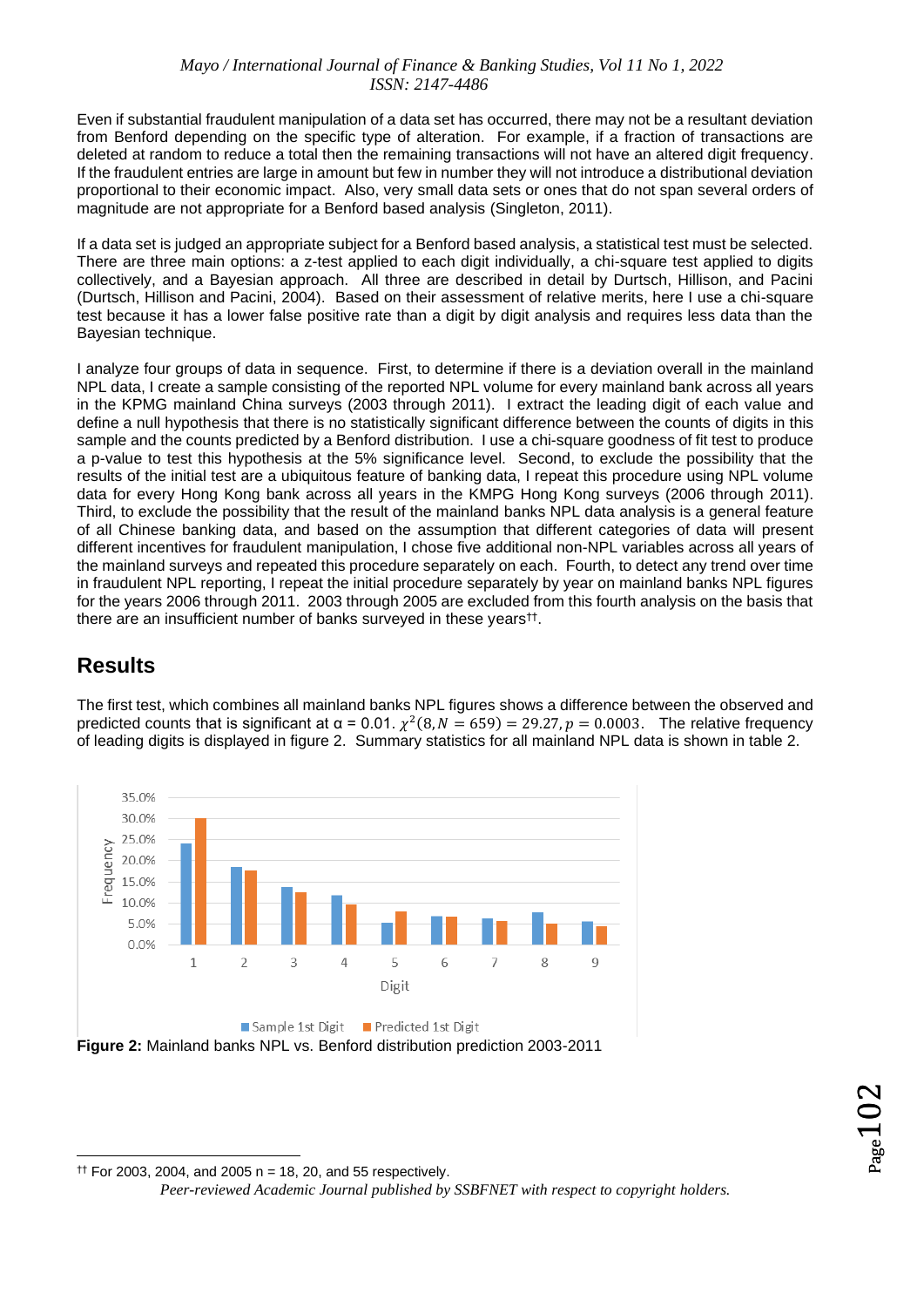| Table 2: Summary statistics for mainland NPL data |  |  |  |
|---------------------------------------------------|--|--|--|
|---------------------------------------------------|--|--|--|

| $\frac{1}{2}$ and $\frac{1}{2}$ continues to the control of the control of $\frac{1}{2}$ and $\frac{1}{2}$ and $\frac{1}{2}$ and $\frac{1}{2}$ and $\frac{1}{2}$ and $\frac{1}{2}$ and $\frac{1}{2}$ and $\frac{1}{2}$ and $\frac{1}{2}$ and $\frac{1}{2}$ and $\frac{1}{2}$ and |          |
|----------------------------------------------------------------------------------------------------------------------------------------------------------------------------------------------------------------------------------------------------------------------------------|----------|
| N                                                                                                                                                                                                                                                                                | 659      |
| Mean                                                                                                                                                                                                                                                                             | 6141.19  |
| Median                                                                                                                                                                                                                                                                           | 279      |
| Standard Dev.                                                                                                                                                                                                                                                                    | 36166.94 |
| Minimum                                                                                                                                                                                                                                                                          |          |
| Maximum                                                                                                                                                                                                                                                                          | 818853   |
|                                                                                                                                                                                                                                                                                  |          |

The second test repeats the first using Hong Kong banking NPL data for years 2006 through 2011. This analysis did not show a statistically significant difference between the counts of first digits in the sample and the counts predicted by a Benford distribution.  $\chi^2(8, N = 256) = 7.07, p = 0.5291$ . The relative frequency of leading digits is displayed in figure 3. Summary statistics for all Hong Kong NPL data is shown in table 3.



**Figure 3:** Hong Kong banks NPL vs. Benford distribution prediction 2006-2011

| Table 3: Summary statistics for Hong Kong NPL data |  |  |  |  |
|----------------------------------------------------|--|--|--|--|
|----------------------------------------------------|--|--|--|--|

| $\cdot$<br>.<br>N | 256     |
|-------------------|---------|
| Mean              | 999.63  |
| Median            | 45.50   |
| Standard Dev.     | 4285.09 |
| Minimum           |         |
| Maximum           | 22796   |

The third test compares mainland NPL deviations from deviations in four other mainland variables, for years 2003 through 2011. The results are shown in table 4.

| Table 4: Comparison of mainland variables |  |
|-------------------------------------------|--|
|-------------------------------------------|--|

| Variable                      | $\chi^2$ statistic | P-value |
|-------------------------------|--------------------|---------|
| <b>NPL</b>                    | 29.27              | 0.00    |
| Total assets                  | 18.38              | 0.02    |
| Total deposits from customers | 10.40              | 0.24    |
| Operating expenses            | 6.71               | 0.57    |
| Net Interest Income           | 6.61               | 0.58    |
| Non-interest income           | 3.24               | 0.92    |

*Peer-reviewed Academic Journal published by SSBFNET with respect to copyright holders.*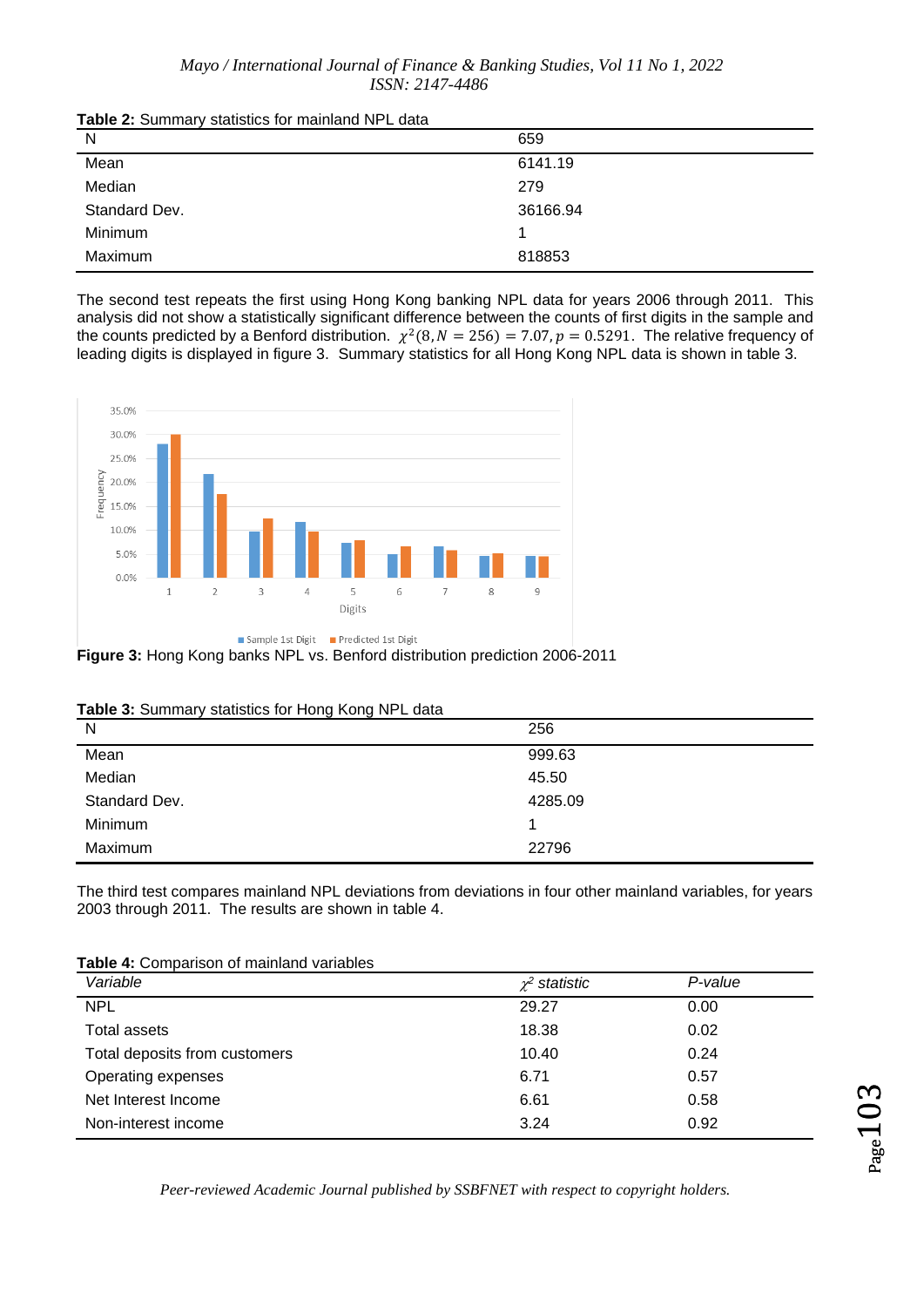The fourth test calculates the deviation in mainland NPL data from the predicted distribution for each year individually. The  $\chi^2$  statistics and p-values are listed in table 5 and plotted in figure 4.

| Year | $\chi^2$ statistic | P-value |
|------|--------------------|---------|
| 2007 | 8.70               | 0.3682  |
| 2008 | 20.45              | 0.0088  |
| 2009 | 9.58               | 0.2958  |
| 2010 | 12.60              | 0.1264  |
| 2011 | 14.86              | 0.0619  |

**Table 5:** Deviations of mainland NPL data over time



**Figure 4:** Chi-square p-value of mainland NPL data vs Benford distribution over time

#### **Discussion**

The test of NPL data for mainland banks across all years in the survey shows a very significant departure from the expected Benford distribution. In addition, the deviation manifests itself in a deficiency of 1's and an excess of 8's and 9's. This suggests that the data generating process avoids crossing the threshold where another digit would be added. An example would be recording a value of 1,000 as 900 or 800. A similar pattern, although less pronounced, is seen at the transition between 4 and 5 with more 4's and fewer 5's than predicted. An analogous example would be recording values of 500 as 400. The psychological significance of transitioning from a number of n digits in length to n+1 digits in length is obvious, as the routine practice of pricing consumer products at \$9.99 rather than \$10.00 will attest. A similar, and consistent with the results, lesser psychological barrier occurs between \$4.99 and \$5.00. Psychology, however is not the only explanation consistent with this data. Auditing or other bureaucratic triggers are more likely to be set at these round numbers than at others. Systematic avoidance of such trigger thresholds is also a reasonable explanation for the results.

The Hong Kong NPL data shows does not exhibit a statistically significant analogous pattern. This suggests that the anomalies found in the mainland banks' NPL figures is not a normal product of the accounting process. An internal comparison of mainland NPL figures to five additional mainland variables shows NPL data to have by far the largest deviation from the predicted distribution. However, while total deposits from customers, operating expenses, net interest income, and non-interest income did not show a statistically significant departure from Benford, data for total assets did. It is interesting to note that the p-values have an inverse relationship with what could reasonably be described as the political and financial sensitivity of the variable, i.e. non-performing loans show the highest deviation, total assets next highest, followed by deposits, interest income, and finally the mundane data on net operating expenses.

*Peer-reviewed Academic Journal published by SSBFNET with respect to copyright holders.* Charting the p-value of the  $x^2$  goodness of fit test for each year individually is hampered by the smaller number of observations than exists in the data across all years. Tests on 2003 through 2006 were not conducted because the number of mainland banks participating in the early years of the survey was so small.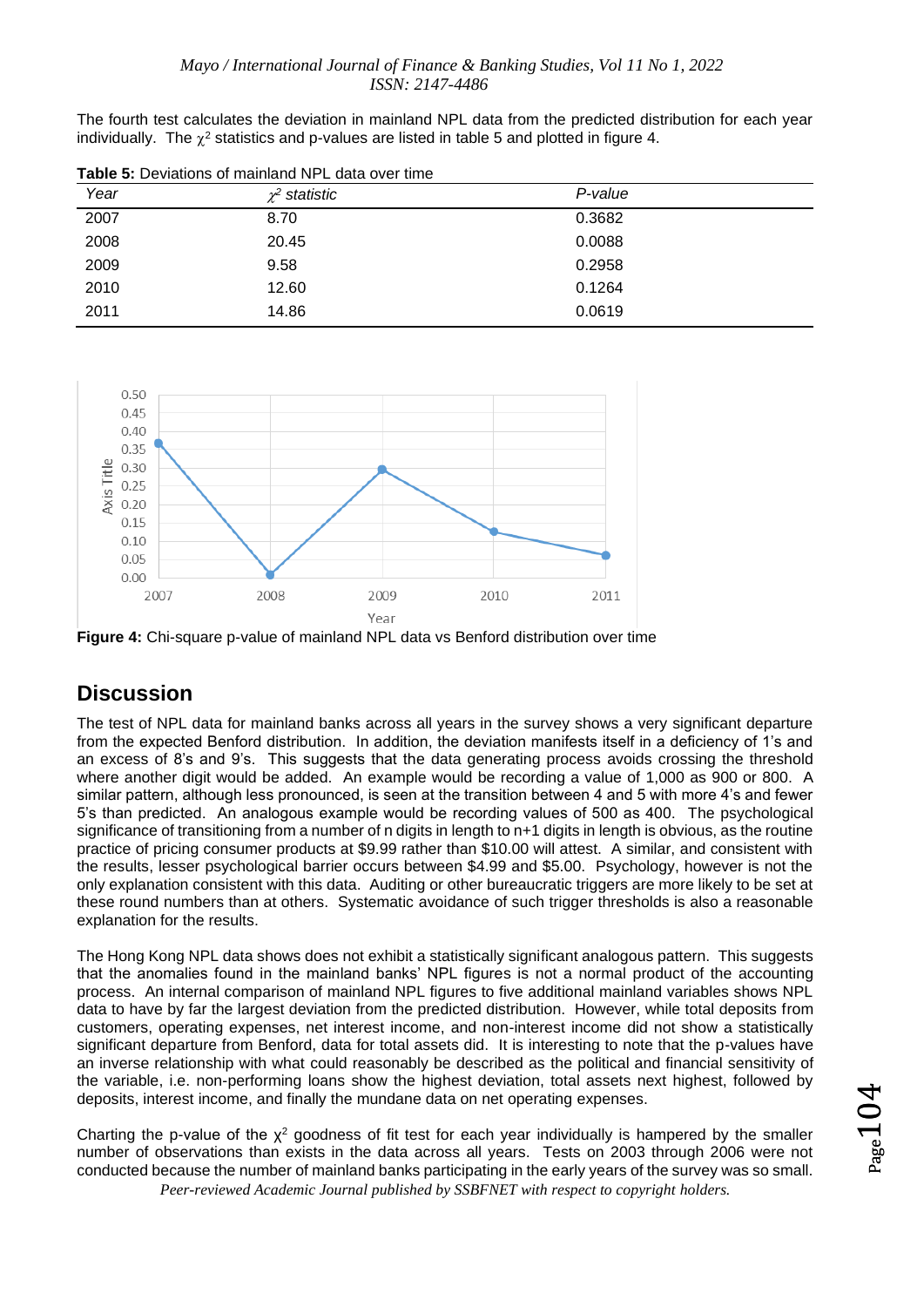Even with these limitations, an obvious pattern in evident. The first year of the great recession, 2008, shows a dramatic increase in deviation from predicted NPL values, represented by a sharp drop of the test p-values from 0.37 down to below 0.01. This is consistent with an increase in false financial reporting to compensate for a worsening of banks' balance sheets.

#### **Conclusion**

Using self-reported data from banks in mainland China, I apply a technique used in forensic accounting based on Benford's Law to detect fraudulent manipulation of non-performing loan (NPL) figures. I find large data anomalies consistent with false reporting in mainland banks that do not appear in an identically structured survey of Hong Kong banks. A comparison of different types of data from mainland banks shows no statistically significant anomalies in data for total deposits from customers, operating expenses, net interest income, or non-interest income, but total assets figures do show a significant anomaly although of smaller scale than that found in NPL data. Finally, an analysis of NPL data across the period 2007 through 2011 shows a sharp spike upwards in level of anomaly in 2008, the first year of the great recession.

Given that these anomalies appear in mainland Chinese banks, but not in Hong Kong banks, and that their magnitude corresponds to the political and financial sensitivity of the data type, it is difficult to imagine a plausible data generating mechanism other than deliberate fraud. Since human nature is such that people tend not to hide good news, it is reasonable to conclude that the volume of non-performing loans held on the balance sheets of mainland Chinese banks is significantly larger than claimed. Perhaps most troubling for the world economy is that the blind spot created by the attempt to conceal the true volume of NPL's is growing.

#### **References**

- Benford, Frank. (1938) The law of anomalous numbers. Proceedings of the American Philosophical Society 78, no. 4: 551-572. https://www.jstor.org/stable/984802
- Berger, Arno, and Theodore Hill. (2011) Benford's Law Strikes Back: No Simple Explanation in Sight for Mathematical Gem. The Mathematical Intelligencer 33, no. 1: 85-91. https://doi.org/10.1007/s00283- 010-9182-3

Carslaw, Charles. (1998) Anomalies in Income Numbers: Evidence of Goal Oriented Behavior. The Accounting Review 63, no. 2: 321-327. https://www.jstor.org/stable/248109

Donohue, Michael. (2008) The South China Mall of misfortune. The National.

Durtsch, Cindy, William Hillison, and Carl Pacini. (2004) The Effective Use of Benford's Law to Assist in Detecting Fraud in Accounting Data. Journal of Forensic Accounting 5: 17-34. http://www.agacgfm.org/AGA/FraudToolkit/documents/BenfordsLaw.pdf

Hamlin, Kevin. (2010) China's Desert Ghost City Shows Property `Madness' Persists. Bloomberg News.

Hill, Theodore. (1995) A Statistical Derivation of the Significant-Digit Law. Statistical Science 10: 354-363. https://doi.org/10.1214/ss/1177009869

Holz, Carsten. (2004) Deconstructing China's GDP statistics. China Economic Review 15, no. 2: 164-202. https://doi.org/10.1016/j.chieco.2003.11.002

Huang, B. (2006) Non-Performing Loan of China's Banking System. The Bulletin of Institute for Research in Business and Economics (Meiji Gakuin University), no. 23: 129-152. https://econ.meijigakuin.ac.jp/research/nempo/pdf/23\_asia-east\_4.pdf

International Monetary Fund. (2013) Global Financial Stability Report. https://www.imf.org/en/Publications/GFSR/Issues/2016/12/31/Old-Risks-New-Challenges<br>beck. Hollv. (2010) Rise of the Chinese Ghost Town. The World

Krambeck, Holly. (2010) Rise of the Chinese Ghost Town. The World Bank. https://blogs.worldbank.org/transport/rise-of-the-chinese-ghost-town

Lardy, NR. (1999) The Challenge of Bank Restructuring in China. BIS Policy Papers (Bank for International Settlements) 7: 17-40. https://www.bis.org/publ/plcy07a.pdf

Mehrotra, Aaron. (2011) Comparing China's GDP statistics with coincident indicators. Journal of Comparative Economics 39, no. 3: 406-411. https://doi.org/10.1016/j.jce.2011.03.003

Minter, Adam. (2014) China's Li Doesn't Believe His Own Numbers. Bloomberg View, March 5.

Newcomb, Simon. (1881) Note on the Frequency of Use of the Different Digits in Natural Numbers. American Journal of Mathematics 4: 39-40. https://doi.org/10.2307/2369148

Nigrini, Mark, and L Mittermaier. (1997) The Use of Benford's Law as an Aid in Analytical Procedures. Auditing: A Journal of Practice and Theory.

*Peer-reviewed Academic Journal published by SSBFNET with respect to copyright holders.*